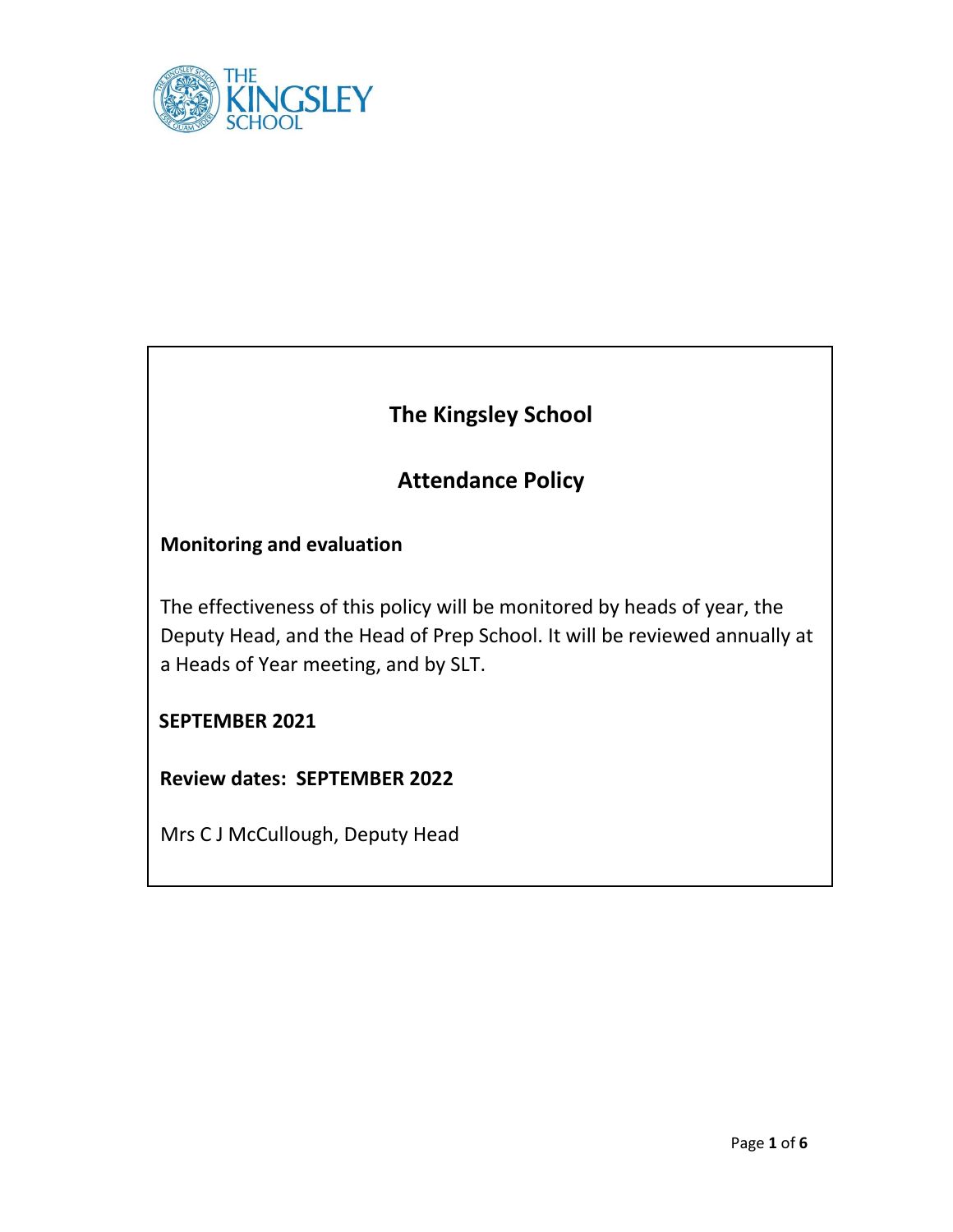

# **The Kingsley School**

This policy applies to all pupils at The Kingsley School, including those in EYFS.

The Kingsley School seeks to ensure that all its pupils receive a full-time education which gives each pupil the best opportunity to realise her or his potential. We provide a caring, welcoming environment, so that each member of the school community feels valued and secure. The strong pastoral ethos of the school, and our good links with our parents, mean that all staff work with pupils and their families to ensure that each pupil attends school regularly and punctually.

The school has systems of incentives and rewards e.g. attendance certificates which acknowledge the efforts of pupils to maintain and improve their attendance, and challenges any parents and pupils who give a low priority to attendance and punctuality.

We recognise that attendance monitoring is an important aspect of safeguarding.

The school seeks to develop and maintain good relationships with parents, and to communicate regularly and effectively with them over issues of attendance and punctuality.

#### **Aims**

- To maintain and improve the overall percentage attendance of pupils at school.
- To make attendance and punctuality a priority for all members of the school community, including pupils, parents, members of staff and governors.
- To maintain an administrative framework which defines agreed roles and responsibilities, and promotes consistency in carrying out designated tasks.
- To provide support, advice and guidance to parents and pupils.
- To use a systematic approach to gathering and using attendance related data.
- To maintain and develop positive and consistent communication between home and school.
- To implement a system of rewards and sanctions.
- To work effectively with external agencies when necessary.
- To recognise the needs of the individual pupil when planning reintegration following significant periods of absence.
- To recognise that school attendance can be an early indicator of factors affecting student well being and provide additional communication and support as required.
- To adjust attendance codes as required in a pandemic lockdown.

#### **1. To maintain and improve the overall percentage attendance of pupils at school**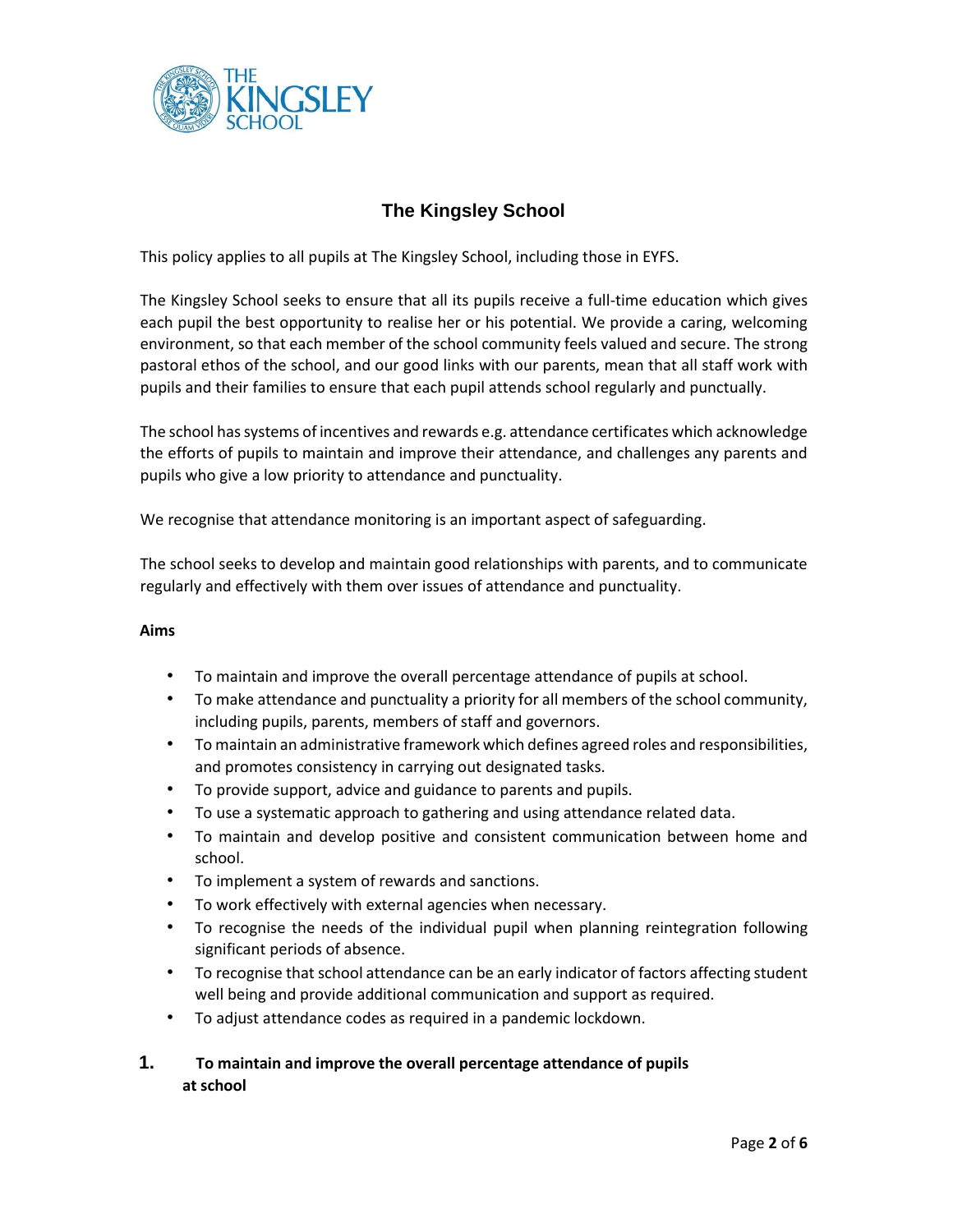

All members of staff should apply the attendance policy consistently.

The school and all members of staff should establish and maintain a high profile for attendance and punctuality.

All attendance issues should be related directly to our ethos, our values and our curriculum.

## **2. To make attendance and punctuality a priority for all members of the school community**

- The parent and staff handbooks make clear the importance of attendance and punctuality, and the systems for managing them.
- Attendance and punctuality are reported formally to parents twice a year in Key Stages 3 and 4, and once a year in the Sixth Form and the Prep School.
- Induction evenings and parents' information evenings are used to highlight the importance of attendance and punctuality to parents, and the systems for managing them.
- Staff are regularly reminded of the significance of these issues through Heads of Year and year team meetings, INSET and staff meetings.
- Heads of year may use a range of reward systems, such as badges, trophies, certificates, end of year prizes, etc

## **3. To maintain a framework which defines roles and responsibilities, and promotes consistency in carrying out designated tasks**

- We have clear unambiguous procedures for statutory registration.
- Telephone contact with parents or carers (first point of contact), is made after 9.30 am on the first day of absence by the attendance administrator, or in the case of the Prep School, the Prep Receptionist.
- If a Senior School pupil arrives after 9.00am, they must report to the front office to register with the school office.
- If a Prep School pupil arrives after 9.00am, they must sign in with the Prep School Receptionist in the office.
- If a Sixth Form student arrives after 9.00am, they must report to the front office to register with the school office. We respond promptly to lateness, in respect of both parents and pupils.
- Form tutors, Heads of Year, the Head of Prep School, Deputy Head and the school office have clearly defined roles and responsibilities for tracking and responding to absence and lateness.
- The Deputy Head refers pupils to external agencies when necessary.
- Heads of Year, the Head of Prep School and the Deputy Head review attendance regularly and will contact parents directly where there are concerns.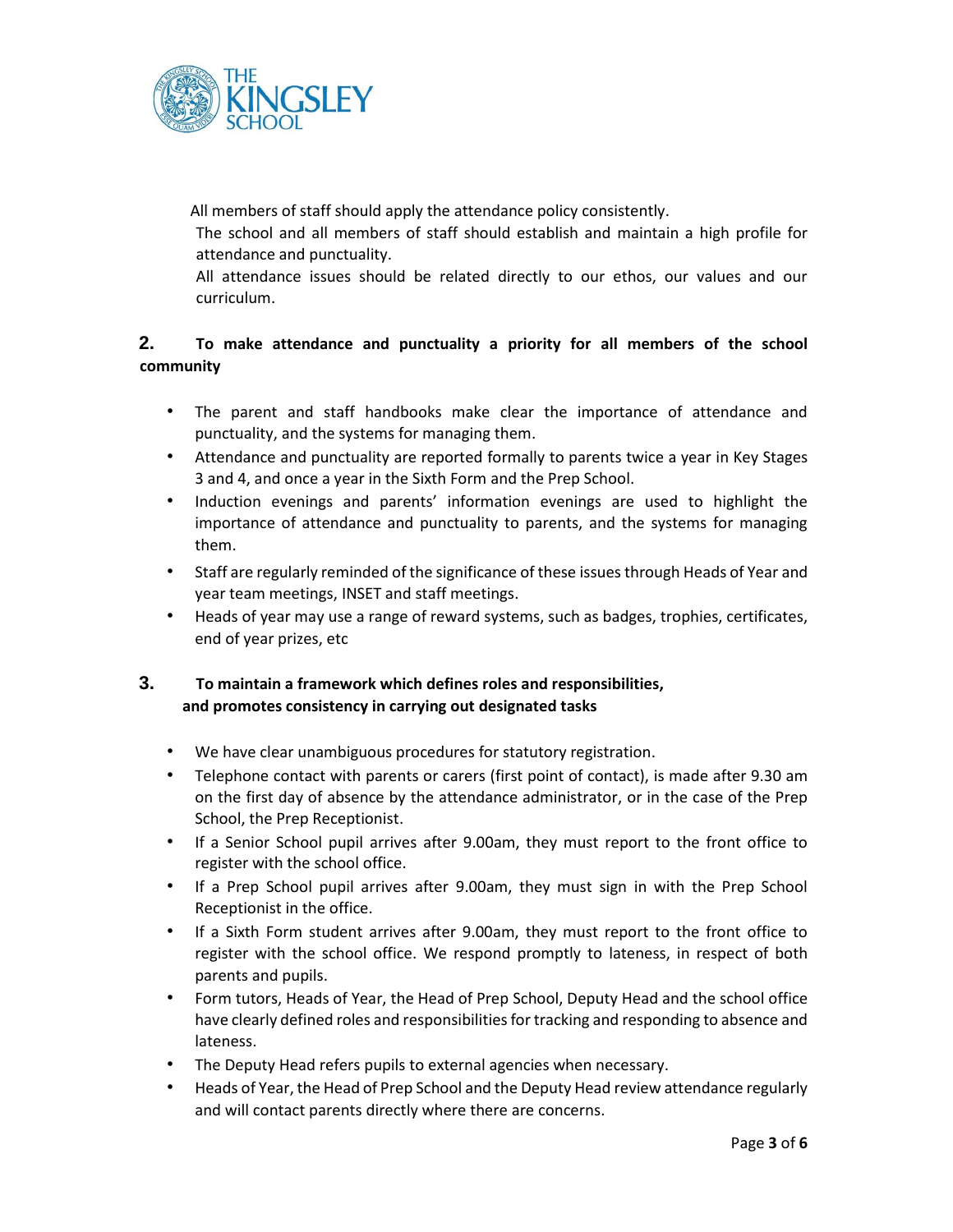

• Staff are aware that a change in a pupils attendance could be an early warning of a safeguarding concern and know to report this to the Deputy Head immediately.

#### **4. To provide support, advice and guidance to parents and pupils**

- Attendance and punctuality are at times highlighted in whole school and year assemblies, in PSHE lessons, and in form times.
- When parents share concerns about a pupil's attendance, attitude to school or punctuality, we act promptly to support parents.
- We share concerns about pupils' attendance or lateness with parents at an early stage.
- We provide support for pupils who are apprehensive about coming to school e.g., by giving them a mentor to speak to, or by giving strategies to follow if a pupil is finding the pressures of a school day, or of academic work, too demanding.
- Requests for pupils to attend essential appointments, such as medical and dental should be made in writing and forwarded to the school office by email to [absence@kingsleyschool.co.uk](mailto:absence@kingsleyschool.co.uk) . If permission is granted by the Head or a member of the pastoral team, pupils should follow the procedures for signing in and out of school.
- When parents request absence for family holidays, the legal and academic guidelines and consequences are made clear to them. Head teachers should only authorise leave of absence in exceptional circumstances. If a head teacher grants a leave request, it will be for the head teacher to determine the length of time that the child can be away from school. Leave is unlikely, however, to be granted for the purposes of a family holiday as a norm (DfE School Attendance August 2020)

## **5. To use a systematic approach to gathering and using attendance related data**

- The school uses iSAMS electronic system for registration. Registers are taken at the beginning of each session, morning and afternoon and are monitored daily, by the school office, working with the Deputy Head.
- iSAMS is backed up daily; hard copies of registers are also kept.
- Form tutors, class teachers, the school office and Heads of Year monitor attendance and punctuality in order to identify patterns of irregular attendance or lateness.

#### **6. To develop positive and consistent communication between home and school**

• We make clear to parents that we expect phone calls or emails on the first morning of absence, and absence letters on the pupil's return to school. Parents may use the pupil's homework diary or email the school to explain absence.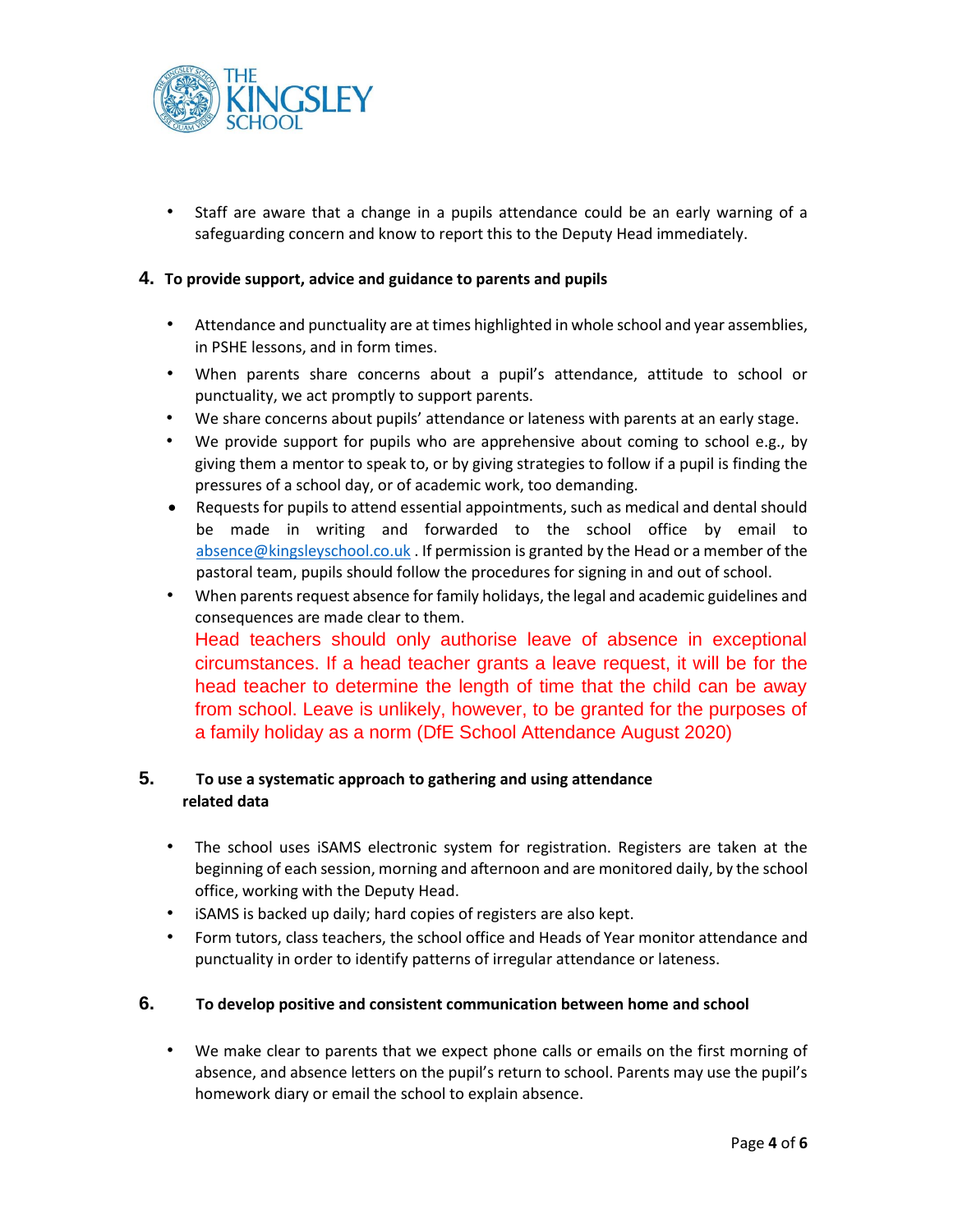

- When parents do not email on the first day of absence, the school office, or in the case of the Prep School, the Prep Receptionist, phones home (first point of contact) after 9.30 am.
- When parents do not provide absence notes, an email or phone call explaining the absence promptly, these are chased up initially through the form tutor or class teacher, and then when necessary through proforma letters from the Deputy Head or Head of the Prep School, initiated by the school office or Prep Receptionist.
- In the sixth form, absence notes are kept in a secure electronic area. A student's tutor or the school office will phone a parent or carer when an unexplained absence causes concern.

#### **7. To implement a system of rewards and sanctions**

- Form time, year group meetings and the Student Voice may be used to involve pupils in choosing imaginative and effective rewards and sanctions.
- In cases where a pupil is finding it difficult to come to school, we may agree a system of rewards with the parents or carers and the pupil.

## **8. To promote effective partnerships with the MASH TEAM, and other services and agencies**

- The Deputy Head, sometimes working with the Head of Prep or a Head of Year, is responsible for liaising with the MASH team and other agencies such as ACE and the Flexible Learning Team.
- The Deputy Head or the Head of Prep will carry out initial enquiries or intervention prior to referral, and give priority to meetings arranged with external agencies.
- When necessary the Deputy Head will also organise multi-agency liaison meetings, and develop an understanding of agency constraints and operating environments.
- The Deputy Head is also responsible for checking that pupils who leave this school have been enrolled at another school. The school will inform the relevant Local Authority when a pupil moves school.
- The Deputy Head will notify the Local Authority (Children Missing in Education) if a pupil fails to attend regularly or has 10 consecutive days of unexplained absence and the school has taken all reasonable steps to establish their whereabouts without success.
- If a pupil attending the school under a UK Border Agency licence has an unexplained absence of more than three days, the Deputy Head will inform the Local Authority and the agency.
- The school will notify the DfE as required with regards to COVID data. This may be via a daily data collection through the DfE website and/or by using the temporary registrations codes in.